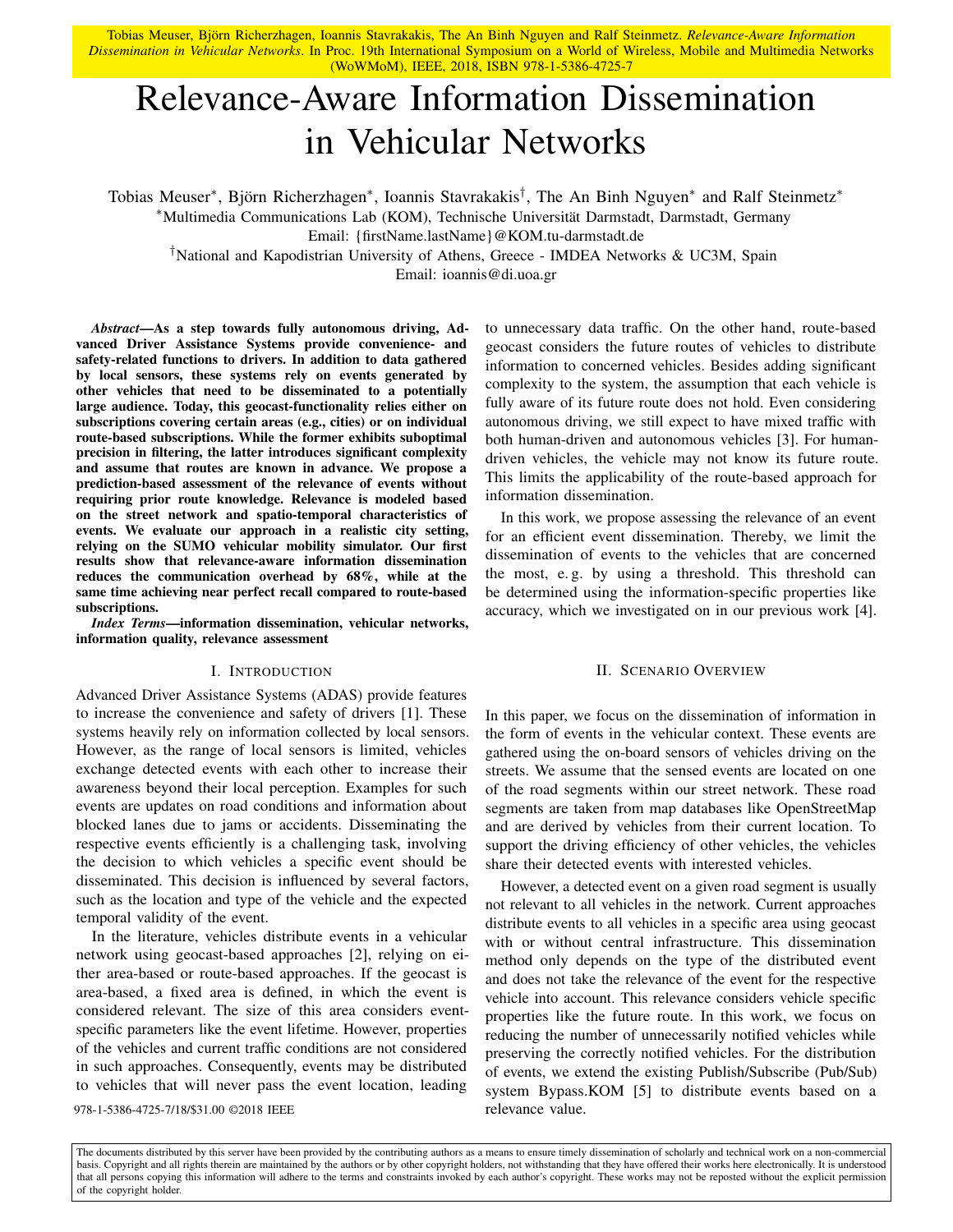

Fig. 1: Processing of an incoming event at the broker.

#### *A. The Publish/Subscribe System*

We use an attribute-based Publish/Subscribe (Pub/Sub) system with a central broker entity to distribute incoming events. This broker entity is a pure forward-based broker, i. e., the broker has no storage capabilities for a delayed distribution of events. Once a vehicle senses an event, it sends the event to the broker for further distribution. The broker then decides which vehicles need to be notified. As our scalable information dissemination system distributes events based on the location of the subscribers, the broker requires location information of all vehicles in the system. To this end, the broker monitors the location of those vehicles via the cellular network.

#### *B. Relevance-Aware Filtering*

Compared to distribution approaches from the literature, we do not distribute events in a fixed area or over a certain amount of road segments, but use the temporal and geographical relevance of an event to distribute it. This relevance value is not binary 0 or 1 like in existing Pub/Sub systems, but may be any value between 0 and 1. We will explain the relevance assessment in section III.

Once a message arrives at the broker, the broker selects the concerned vehicles as shown in Figure 1. First, the broker requests the current subscribers of that message based on the message content. The returned list of subscribers contains all subscribers regardless of their distance to the event. In the second step, the broker performs additional filtering of the subscribers based on their relevance. This relevance considers location of the vehicle and event-specific properties. As the relevance value is not binary, the broker needs to decide on the concerned vehicles based on fuzzy logic. Simple approaches to that issue are probabilistic and threshold-based approaches. The usage of the relevance limits the dissemination area and protects the network from getting overloaded. In the last step, the broker distributes the event to the selected subscribers.

#### III. INFORMATION RELEVANCE ASSESSMENT

In our system, a central broker calculates the relevance of events for the vehicles in the network. The relevance of the event for a close vehicle is generally high, while decreasing with increasing distance. The event is most important for the next vehicle arriving at the event's location, as this vehicle will not receive any updates of the event state from other vehicles anymore. However, due to the lack of route knowledge, the next vehicle cannot be determined with certainty in most situations. Thus, we utilize knowledge about traffic flows to predict the future movement of the vehicles.

Consequently, our goal is to ensure that every vehicle receives an event only once and has received it before entering the route segment the event is located. To achieve this goal of receiving every event only once per vehicle, we calculate the probability that the vehicle will be the next vehicle at the event location. There are two factors influencing this probability. The first factor is the path probability of the vehicle encountering the event. The second factor is the temporal validity of an event.

*a) Path Probability:* If the route of a vehicle is known, the probability of the vehicle encountering the event is either 0 or 1. However, most commonly the broker will have no information about the vehicles' routes. In this case, the broker predicts the routes considering the general traffic flow. The knowledge about the traffic flow can be obtained using methods proposed in the literature, e. g. the method of Xue et al. [6]. In our work, we predict the path using a Markov chain of order 1, using the road segments of the scenario as states of the Markov chain.

*b) Temporal Probability:* Events typically have limited lifetime. In order to prevent unnecessary event distribution, the broker should not distribute events to distant vehicles, which will possibly reach the location of the event after the expiration of the lifetime of the event. In a real-world scenario, the exact lifetime of an event cannot be ascertained and is subject to further research. However, the broker can estimate the lifetime of some event by observing past events of the same type. Mostly, the lifetime of an event is not static, but varies even for events of the same type. We model the different lifetimes of events using a lifetime function. This lifetime function  $f(t)$  has a value range between 1 and 0 and states the probability that an event is still valid after the time  $t$ . Using this function and the expected travel duration, we can estimate the probability that the event is still valid once a vehicle at a certain position arrives at the event location.

*c) Information Relevance:* In this section, the route probability and the temporal probability are combined to calculate the relevance of an event for each vehicle. As we only inform the next vehicle arriving at the event location, we need to determine the probability that a specific vehicle reaches the event location next. Moreover, the event needs to be valid at this time. For our relevance assessment method, we require all possible routes of all vehicles and the lifetime function of the event as input and determines the relevance value between 0 and 1 for each vehicle. We prune all routes with a probability  $\leq 0.1\%$  due to computational complexity. Thus, we limit the computational complexity of the problem to be solved.

We calculate the relevance of an event for a vehicle driving along the investigated route by combining the temporal and geographical properties of the route. The geographical relevance is the probability that a vehicle arrives first at the location of the event based on the current traffic environment. The temporal relevance is the probability that the event is still valid once the vehicle arrives at the event location. As the exact event lifetime and the vehicle route are not known, the temporal relevance is